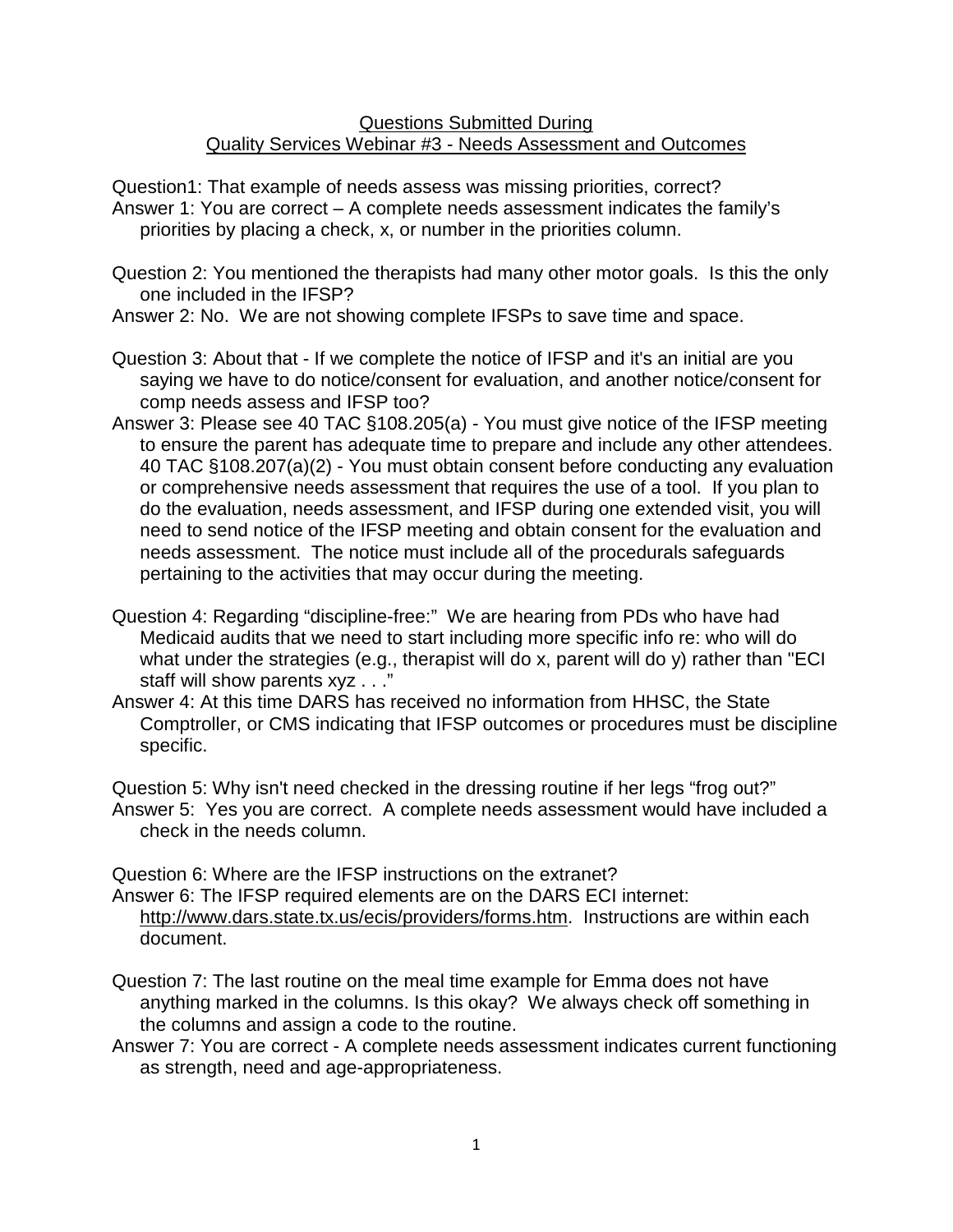Question 8: When the team chooses to do a comprehensive needs assessment and not the BDI due to an autoqualifier, are two different disciplines still required to participate in the comprehensive needs assessment?

Answer 8: Regardless of whether the child is determined eligible by virtue of a qualifying medical diagnosis or the results of the BDI-2, a multidisciplinary comprehensive needs assessment must be conducted. Please see 34 CFR §303.321(a)(1)(ii)(A)

## **34 CFR §303.321 Evaluation of the child and assessment of the child and family.**

(a) *General.*

(1) The lead agency must ensure that, subject to obtaining parental consent in accordance with  $\S 303.420(a)(2)$ , each child under the age of three who is referred for evaluation or early intervention services under this part and suspected of having a disability, receives—

(i) A timely, comprehensive, multidisciplinary evaluation of the child in accordance with paragraph (b) of this section unless eligibility is established under paragraph  $(a)(3)(i)$  of this section; and (ii) If the child is determined eligible as an infant or toddler with a disability as defined in § 303.21--

(A) A multidisciplinary assessment of the unique strengths and needs of that infant or toddler and the identification of services appropriate to meet those needs;

(B) A family-directed assessment of the resources, priorities, and concerns of the family and the identification of the supports and services necessary to enhance the family's capacity to meet the developmental needs of that infant or toddler. The assessments of the child and family are described in paragraph (c) of this section and these assessments may occur simultaneously with the evaluation, provided that the requirements of paragraph (b) of this section are met.

Question 9: With the example about the baby with Down's Syndrome: Could the team have developed another outcome or two addressing the motor and speech? Answer 9: Yes.

- Question 10: We are now talking with families when developing outcomes about shooting for what the family wants to see as an outcome in about 6 months as a time frame. Is that a good target as long as we are effectively monitoring progress and making modifications so that the child does or is making progress? Answer 10: Yes.
- Question 11: How would you address the outcome on services being rendered at the clinic? How would the SLP provide an outcome on feeding if they are the only ones that can provide such a service?
- Answer 11: An outcome is not written to identify a service but rather to address a need. For example, if the child is not eating solid foods, the outcome might be "Eat the same foods as the rest of the family two meals a day for a week." Even though ECI